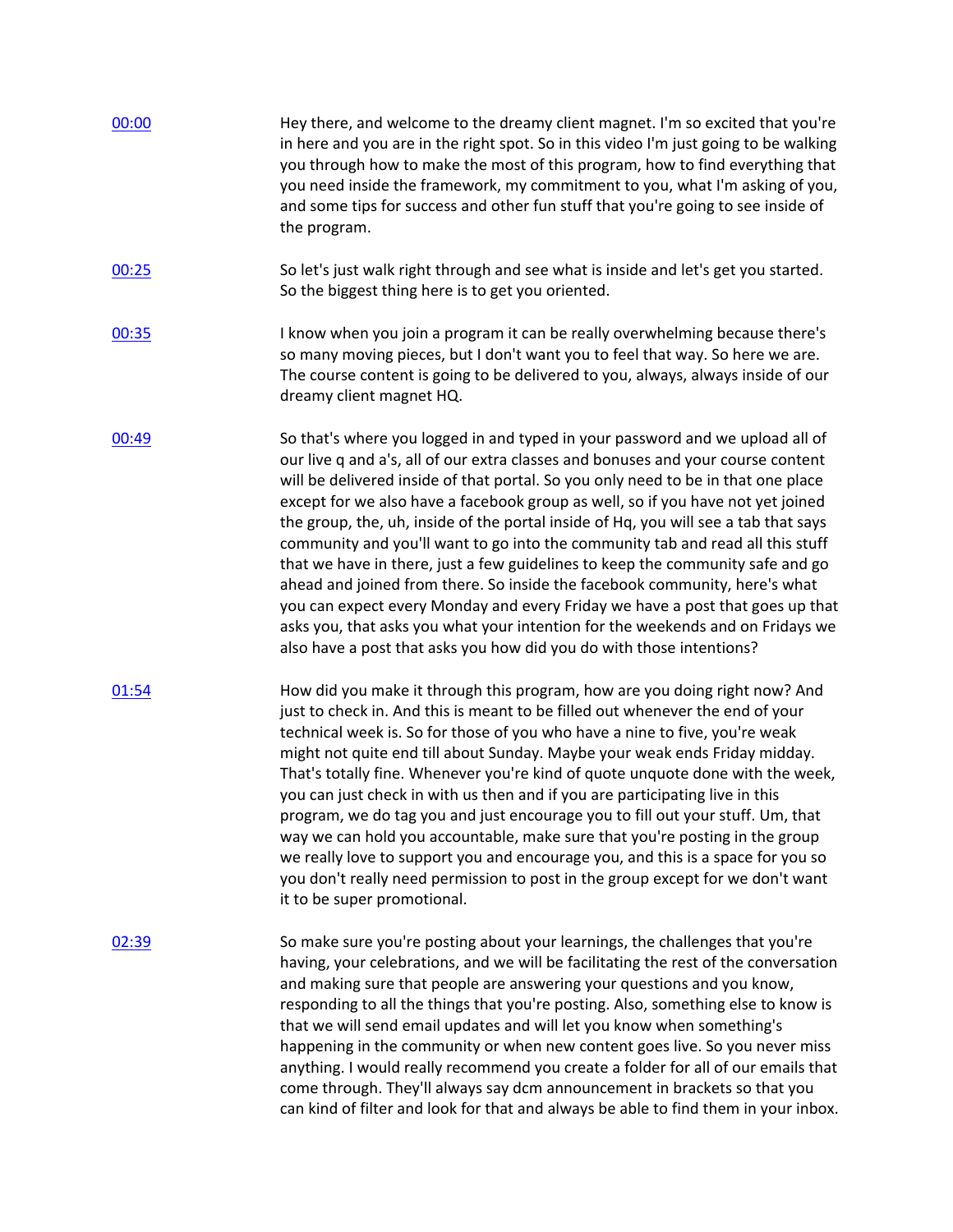| 03:21 | All right, let's make some promises, shall we? So my promise to you is that I'm<br>here to help you complete the program. I want you to get through all the course<br>material, but I also want you to make meaningful progress towards the goals<br>that you have. You don't get one on one coaching. That's not what dreamy<br>client magnet is all about, but you do get feedback. You do get feedback for me<br>from the community, in my role here is to facilitate discussion and to help<br>others connect with you or cheer you on and for you to do the same for others.<br>My job here is to connect dots for you. If I see resources that you need to know<br>about or you know people you need to be connected with, that's stuff that I'll<br>be looking for. What I need from you is a commitment to show up.                                                                                                                                                                                                                                                                                                                                                                                                   |
|-------|-------------------------------------------------------------------------------------------------------------------------------------------------------------------------------------------------------------------------------------------------------------------------------------------------------------------------------------------------------------------------------------------------------------------------------------------------------------------------------------------------------------------------------------------------------------------------------------------------------------------------------------------------------------------------------------------------------------------------------------------------------------------------------------------------------------------------------------------------------------------------------------------------------------------------------------------------------------------------------------------------------------------------------------------------------------------------------------------------------------------------------------------------------------------------------------------------------------------------------|
| 04:06 | I need you to promise to do the work and trust in this process because it really<br>does work and when you come and participate on those live calls, it's better<br>than me talking to myself. Ask questions when we prompt you to ask questions,<br>raise your hand and let us know what you're struggling with or what's going<br>well. It's, it's the worst when a community is silent and there's no way for<br>anyone to support one another and it also doesn't help when it's silent and then<br>somebody's like, I really want to get support, but no one else is asking anything,<br>so I feel awkward doing it. So be the first person to ask, be the first person to<br>engage on a comment and really just show up for other people. We really do<br>want to support you and create the kind of community that you've been<br>craving. So be the first person to show up for that. Alright, so how did we build<br>this program?                                                                                                                                                                                                                                                                                  |
| 05:03 | We want to make sure that you understand what's happening in the next couple<br>of months. I guess in order to make the most of this and why you're having to go<br>through it, step by step with us, every single module that you see here: heart<br>and core, sustainability, sparkle factor, profitability, social glue, verticals, and<br>strategic visibility as well as the goals and focus and it might seem so slow, but<br>the reason why we built it this way is to, one, make sure that you're accountable<br>to start working on the content and then get your questions answered<br>specifically for you and we want to make sure that you have a lot of time to<br>think about it. I know in business life gets hard and life gets busy and we want to<br>create that intentional time for implementation. For this, and we built this<br>program with a lot of intentionality. We don't necessarily recommend that you<br>skip from one to the other to the other. We want you to go from heart decor.<br>Does sustainability does secret sauce to profitability? There's a lot of sequential<br>stuff that happens inside of the modules and we really do encourage you to go<br>in order as much as you can. |
| 06:13 | So what is inside each module? So each one you have a couple different<br>sections. So the first one is called the creative burst and it's just a fun activity.<br>Usually gets your right brain firing and get your creativity flowing. Each module<br>is a little bit different, but we wanted to feel more free flowing and open ended<br>thinking. So it gets your creative more imaginative, intuitive parts of you going.                                                                                                                                                                                                                                                                                                                                                                                                                                                                                                                                                                                                                                                                                                                                                                                               |
| 06:41 | And the second, the core of each module, it's the lessons and the activities. So<br>we have three core lessons and supportive activities. So there is some workbook                                                                                                                                                                                                                                                                                                                                                                                                                                                                                                                                                                                                                                                                                                                                                                                                                                                                                                                                                                                                                                                           |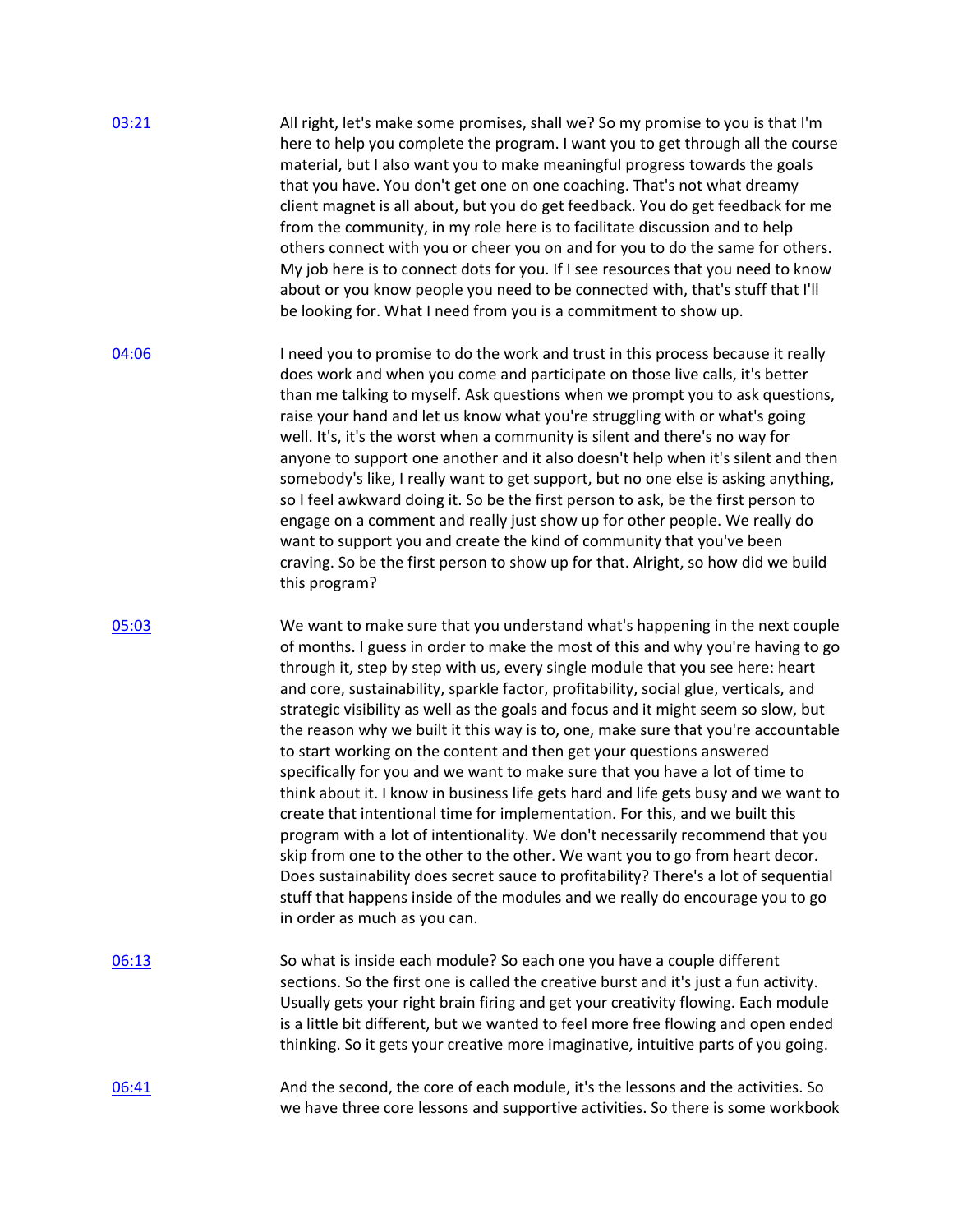activities, there are some things that we ask you to do in the facebook community and it's really just to support you in your learning. We have cut out a lot of fluff from any program that we could be putting together. You know, I created an outline for this and then the learning educator person who's very, very smart told me, Oh you know what, you don't need this or why are you putting it here? Or why is it happening this way? And it's really just helping you to think through the most important parts that you need to have in your business. And then we have some social check to keep you accountable also to like get you discussing the things that you're learning the things that you're taking away from the lessons and it's a great way to kind of demonstrate what your learnings are, what you're discovering about yourself and about your business.

[07:42](https://www.temi.com/editor/t/9xcJHbY_7NCn9CUAU5wlze3owf3hz62_nWa7sGDXTmtcgl8c27u6Gymuk5KUpTLgQVvbesvsxpVaS7_2B0MBZAawboI?loadFrom=DocumentDeeplink&ts=462.1) And then we end every single module with a sustainable habit builder. And this is one of my favorite parts about this program, is that we are helping you to develop small practices in your business now so that you can become a more resilient ceo in your business. This stuff is not just for somebody who has reached a certain level. We want you to start doing it now. No matter if you're in your one of your business or week one of your business or your 10 of your business. These are things that we need to start doing in our businesses to make sure that we're sleeping well. We're making sure that we're taking care of ourselves and to keep a really resilient brain for our CEO seat that we need to take inside of our businesses. So I'm really excited to be leading you through the creative burst, the videos, the social checkins and the habit builders as well.

[08:33](https://www.temi.com/editor/t/9xcJHbY_7NCn9CUAU5wlze3owf3hz62_nWa7sGDXTmtcgl8c27u6Gymuk5KUpTLgQVvbesvsxpVaS7_2B0MBZAawboI?loadFrom=DocumentDeeplink&ts=513.52) So we have some supplemental materials for you. We already have sent you. Your welcome guide and hopefully you've had a chance to read through it, but we have workbooks and activities to supplement your learning as you go along. And we'll encourage you to download that. Whether it's you, you can use it as a pdf format and they're fillable so you can type into it, save them for yourself or you can print it out. I am very analog and I like to write things out by hand. Um, I feel like I learn better that way. Kinesthetic learner, straight through and through here. And um, it's your choice. So we really want you to do what feels great and make sure that you are doing, you do at least take a look at these supplemental materials because they have activities inside of them. Alright, a few tips for success for you, so I would really recommend you print out or take a look at the personalized success path.

[09:24](https://www.temi.com/editor/t/9xcJHbY_7NCn9CUAU5wlze3owf3hz62_nWa7sGDXTmtcgl8c27u6Gymuk5KUpTLgQVvbesvsxpVaS7_2B0MBZAawboI?loadFrom=DocumentDeeplink&ts=564.18) This is the document that has all of our lessons and our modules broken down. You'll see when they go live and you can fill that out for yourself. I want you to make sure that you know how long each module will take you. So obviously the time on the sheet is how long the module is and you'll be able to see, okay, it's going to take me half an hour to watch the videos and then I want to set aside an hour to actually put it in the work to implement. It really does take a little bit of time to process through the information we're not just giving you answers to how to grow your business. Right? And so we really want you to think about creating space for this development that you're doing because this is really